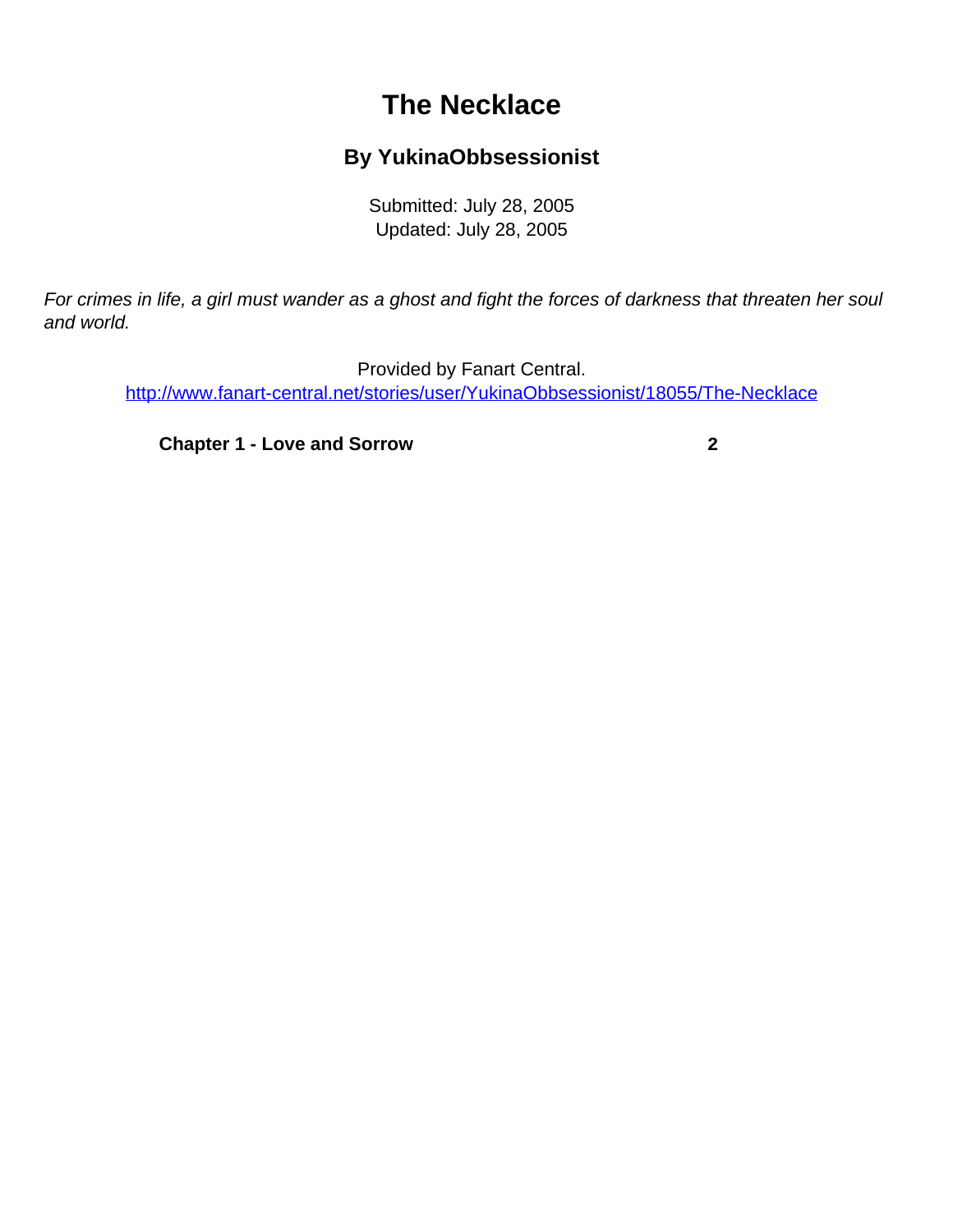## **1 - Love and Sorrow**

<span id="page-1-0"></span>I walk about the city, the noises and the sounds grating, but far away, I'am no longer part of this craze, no longer truly real, I must endure this torment, I must until I find salvation, find my reasons, so first I must recall in summary, the events that caused my final pain.

"Angie! Angie come down here and eat your breakfast!" "Coming mom." Is the simple reply from girl with ragged brown hair, as she stumbles down the stairs into the kitchen, "Hey mom." A woman with light blonde hair turns looking flustered, " Your going to be late for school, and you look like a twister hit!" Angie instinctively reaches a hand to her hair, "Ah, crap." Angie runs back up stairs and returns with a brush, and trys to comp out large tangles in her hair, her mother sighs, "Just put it in a hair-tye." Angie yanks the brush out of her hair and mutters and places in a pony-tail. Angie's mom turns and hands her a crumbly pop-tart and her backpack, "Get in the car, your going to be late." Angie mumbles a reply through a mouthful of poptart and runs to the door, getting in, minutes later the car goes into gear and sputters to life and makes it's way to Angie's high school. Her mom rolls down the window to talk to Angie, " Ride the bus home, I have a meeting, your dad will be there when you get home, I love you, see you tonight, sweetie." With that Angie's mother drives away and Angie walks up the steps to her school, tossing the empty, poptart wrapper into the garbage and heads for her locker to get her books. "Hey look everyone, it's Aunt Angie Ugly!" Angie looks down in dismay, " Go away Chelsea." Chelsea smiles sweetly, "I'm doing some charity work, and we all know you need alot of charity." Her little cronies Margo and Shaylee laughed behind her, "Way to go Chelsea." Several junior's walk by chuckling, causing Chelsea to turn around and wave, "Hey Victor, great game." A boy with wavy, blonde hair smiles and nods, "The best part was watching you in your little cheerleading skirt." Chelsea gives a false smile, flashing her teeth, it was the look that said she thought everyone envied her, and for her looks, and dating a junior, and Victor of all the junior's, she was envied. As he walks away Chelsea turns to start up again, however, as she starts to speak a voice pipes up, " Okay little freshman, move along, your infecting the hallway." Chelsea and her bimbo's turn to sneer at a boy with scraggly dark brown hair and hazel eyes, "Whatever, lets go." Angie turns gratefully to the boy, "Thank you, Jake." Jake smiles, his eyes giving off a shimmer, "Hey anytime, always happy to pop some airheads." Angie laughs, her face brightening, giving her a glowing shine. Jake looks around the hallway, it's almost time for class, you better get going." Angie nods, "See you later." Jake waves and runs off, Angie smiles to herself and walks to class. The day ends and back at home, her father left a note, "Sorry Angie, baby, I got another call, this one will pay good money, I'll be back later, frozen dinners in the fridge, I love you, be good, see you later." Angie sighs sitting down and stands up startled upon hearing a knock at the door, as she opens it a panting Jake runs in shutting the door behind him and laughing while breathing heavily, "Sup Angie?" Angie stands for a moment dazed then motions to his bleeding lip and black eye, "What happened to you?" He grins, "Chelsea whined to Victor, we had a little disagreement, I knocked him unconcious, Chelsea was screaming like an idiot." Angie gapes, "Idiot! They'll tell the cops!" Jake grins and shakes his head, "Nah, for one thing it would kill Victor's reputation, he wouldn't dare, Chelsea wouldn't want a loser for a boyfriend, even though Victor is anyway, plus they attacked me first." Angie glowers, "Idiot!" She runs to the kitchen and gets some ice and a cold wash cloth, when she returns he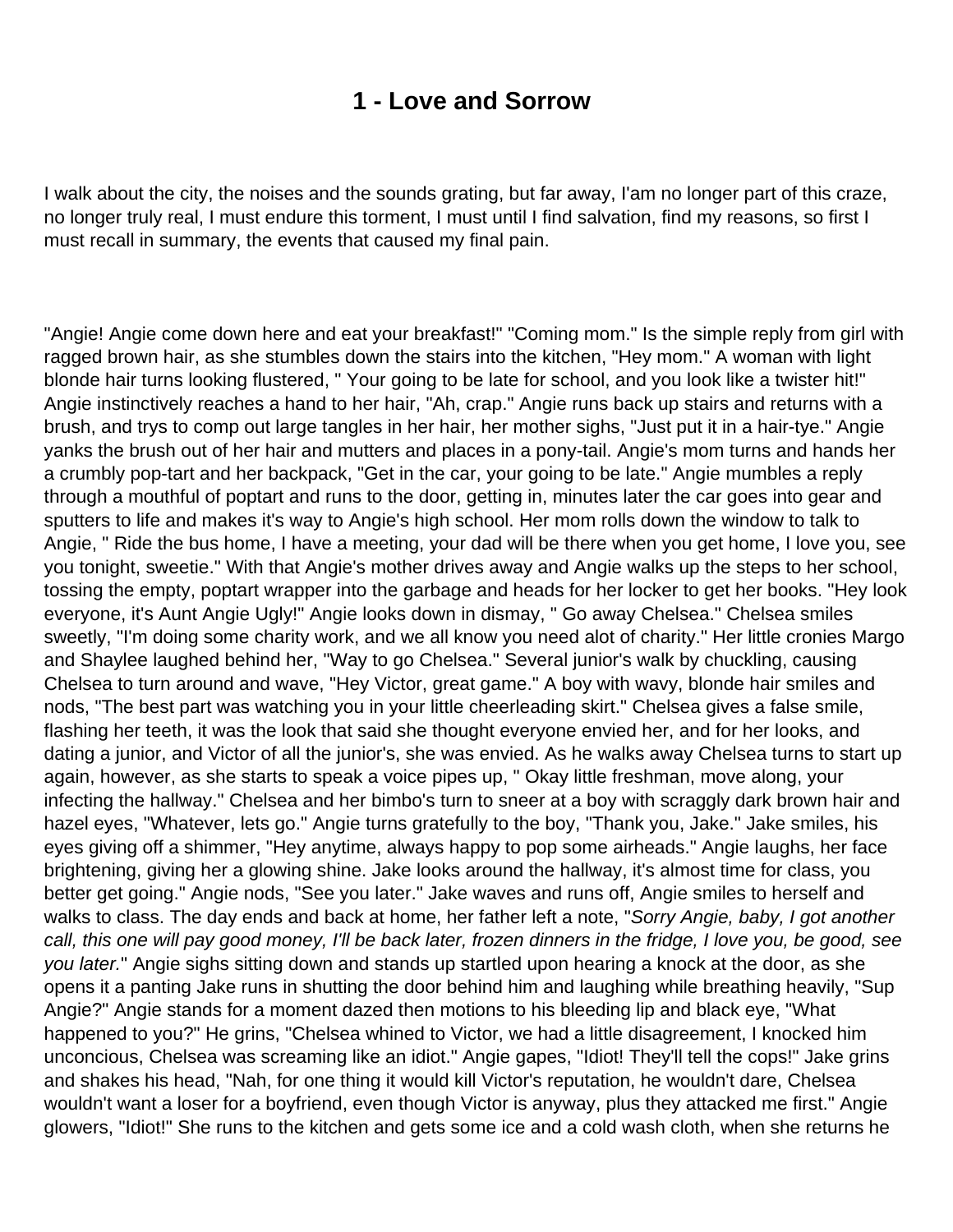presses the ice to his eyes and reaches for the cloth, Angie recoils and dabs some peroxide on it and beings cleaning his cuts. Jake flinches, "Ow!" Angie ignores him, "Don't be a baby." Jake makes a pouting face and Angie laughs, "I'm still mad at you." Jake pouts more and sniffs, Angie rolls her eyes and mutters, "Jerk." Jake simply grins. When finished Angie sits by him on the couch, "Jake....Why would you do that for me, your a junior too, and...." Before she can finish Jake leans forward and kisses her, Angie tenses and stares dazed yet again as Jake pulls away and watches her expression carefully, Angie opens her mouth to say something and shuts it again, stunned. Jake takes in a big breath, thinking hard, "Angie, I didn't, I shouldn't." This time it's she who interuppts as she presses her lips to his and pulls away, Jake pauses momentarily shocked, and smiles. Angie looks down, "I...Jake why me, you could have any girl you want." Jake smiles, "So I can have you then?" Angie stares at him her expression blank, "But...why me?" Jake smiles, "We've been friends forever, since we were both in diapers, your the smartest, kindest, most beautiful girl I've ever met." Angie gapes, "Me? None of those are me, you've got the wrong girl." Jake shakes his head and smiles, "No, I've got the right one." Angie looks around taking it all in, " Why did you never say anything?" Jake tilts his head and draws in another big breath, "I thought you might reject me." Angie's jaw drops, "Are you kidding me?" Jake shakes his head and blushes, looking rather like a bashful child, his hair falling, lighting his face. Angie turns away blushing, heart beating madly, then she turns back to him, "Do you love me?" Jake smiles, "I do." Angie stares at his eyes, " Jake, I want you to know that I care about you the most out of anyone, and I don't want anything to happen to ruin that." Jake smiles and strokes her face gently with his hand, "I was saving this for when I could tell you I loved you so here." He pulls out a tiny box from his pocket and places it in Angie's hands. Angie looks startled, "Oh, Jake I don't think." "Go ahead Angie, I want you to have it." Angie hesitates, then opens it, revealing a golden chained necklace, bearing a golden, diamond-studded,butterfly, Angie's jaw drops again, "Jake I can't accept this." Jake smiles, "It's a necklace to pass through to the girls of the family, and I want you to have it, Angie, I know we can't right now, but I want your promise that when we can, you'll marry me and be my lovely bride." Angie's face grows pale and her eyes widen, she looks stricken, "Jake are you serious?" Jake nods, "More serious than I've ever been." Angie stares for a moment, smiles, and nods, "I would love to be your bride." The next day at school Angie was the happiest she had been in years, at the end of the day, her eyes scanned the school, looking eagerly for Jake. Turning to the side of the school, she her eyes found him, kissing Chelsea with his back to the wall. Tears begin filling her eyes, "I hate you Jake!" Jake and Chelsea turn around, Chelsea looks pleased, and Jake looks annoyed, "Angie wait!" Angie's feet thumped against the ground as she ran, trying to escape the haunting images and pain that were chasing her. Angie slams the door shut behind her and falls to the floor sobbing, her whole figure seem to radiate a deep sadness, the type of sadness you would find in someone lost in total abyss. Her eyes lower to the necklace Jake gave her, her eyes cold, empty and desolate. Her eyes raise to her bedroom up the stairs and hallway, and she stands stumbling up the steps, dripping tears. Minutes later the door is thrust open, "Angie! Angie!" Jake's eyes scan the area, then up the stairs to her bedroom, he runs up, "Angie?" Angie rises slowly staring at Jake blankly, "You lied to me." Jake shakes his head, " Angie, she came onto me, I'am telling the truth Angie." Angie sobs loudly, "Your lying to me, I saw you!" Jake shakes his head walking slowly towards her, "Angie, please, I swear, I love you, not Chelsea." Angie stares at him for a moment, then sobs again, "I didn't know....I didn't know...." Jake walks towards her and reaches out, "It's okay." Angie shakes her head violently, " I'm sorry, I didn't, I didn't know, I l..l.." She fell forward before she could utter her final words, in her hands she grasped the necklace he gave her, slits in her wrist and blood on the necklace showed what happened, Jake's body begins to tremble and he falls to his knees eyes filling with tears, and he half-chokes, half-gasps out, "No, Angie.... Please no, don't .... don't leave me here, please....please Angie, wake up...please wake up...." Angie's body lay limp in his arms, covered in blood, eyes shut, clutching the necklace within her hand.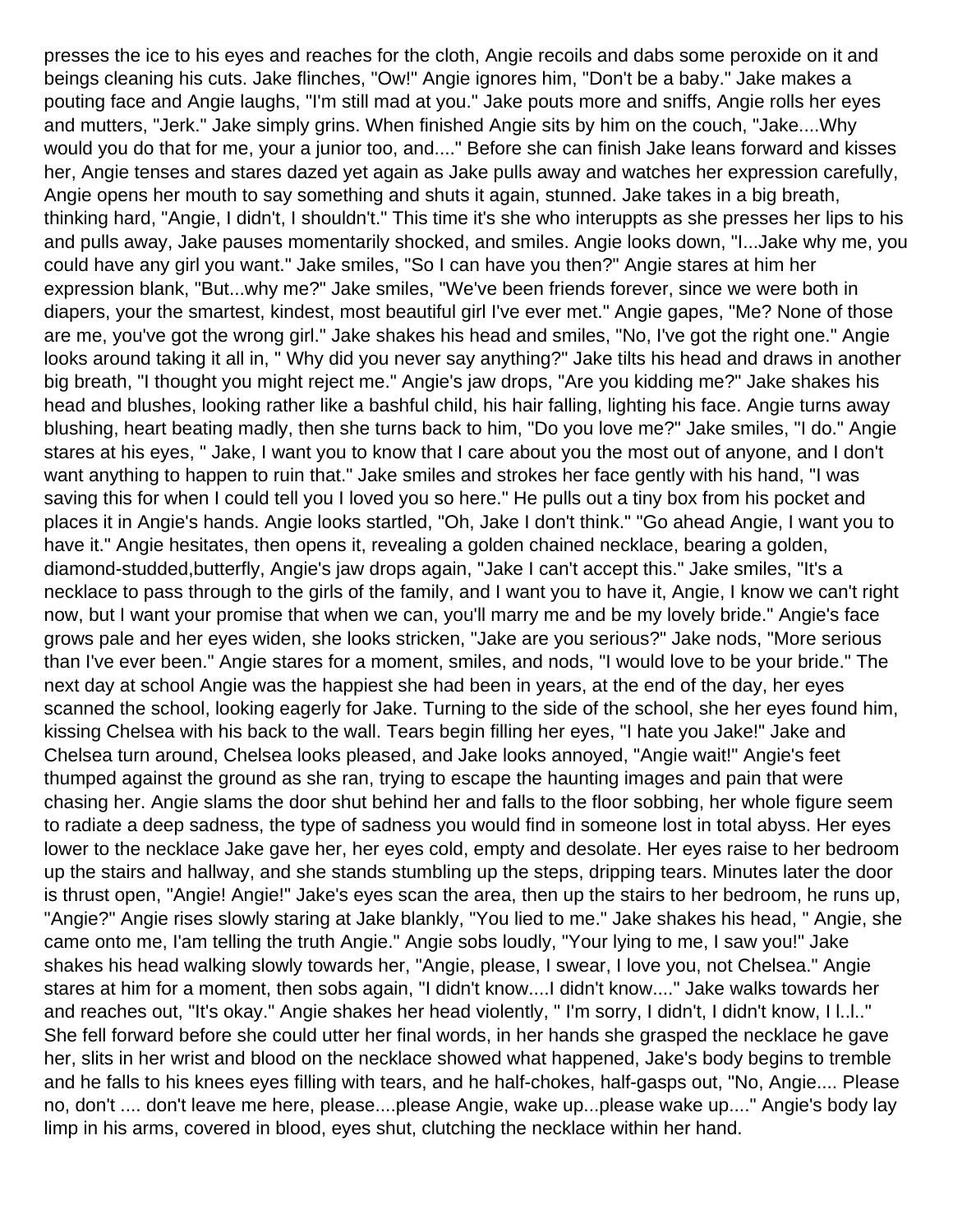I walk now, finding my place, I'am stuck here, stuck until I can find my purpose, redemption, another chance. Will I find it? Do I want it? Can I have it? Making up stories and poems in my mind, I walk, lost amidst this endless existance, walk, alone.

The leaves on my tree have fallen, Cascaded outside my bedroom window, I hear the wind as it whispers, It thinks that I should go, I cannot go yet though, I must find myself, I must make up for my sins, My tree has now withered, There is no life upon it, I no longer dream at night, I no longer sleep, I drift among the shadows, I have no reflection, No voice with which to speak, My memories are clouded, My eyes are shrouded in mist, As is my fading figure, Pale as moonlight's snow, The fullmoon gently rises,